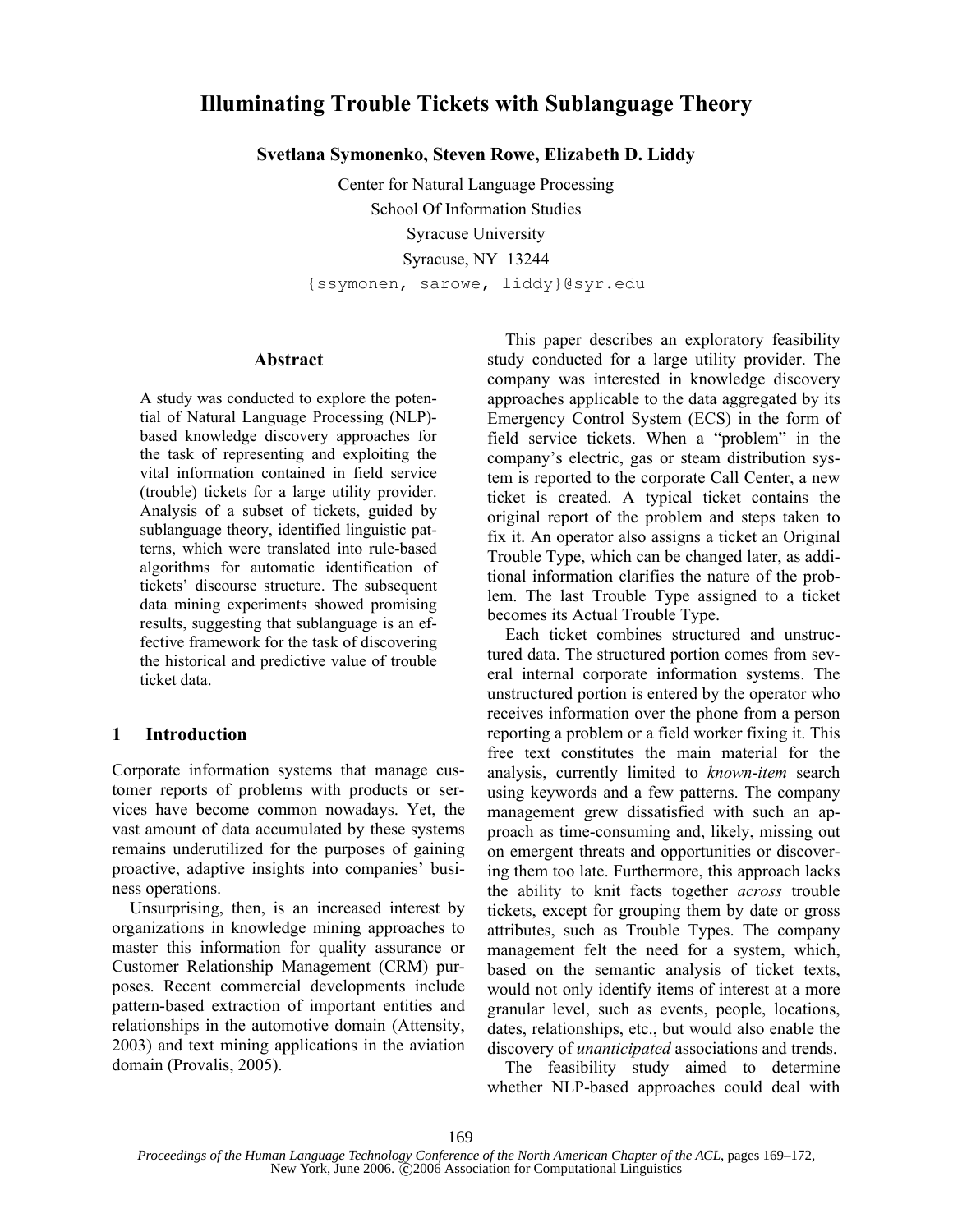such homely, ungrammatical texts and then to explore various knowledge mining techniques that would meet the client's needs. Initial analysis of a sample of data suggested that the goal could be effectively accomplished by looking at the data from the perspective of sublanguage theory.

The novelty of our work is in combining symbolic NLP and statistical approaches, guided by sublanguage theory, which results in an effective methodology and solution for such data.

This paper describes analyses and experiments conducted and discusses the potential of the sublanguage approach for the task of tapping into the value of trouble ticket data.

#### **2 Related Research**

Sublanguage theory posits that texts produced within a certain discourse community exhibit shared, often unconventional, vocabulary and grammar (Grishman and Kittredge, 1986; Harris, 1991). Sublanguage theory has been successfully applied in biomedicine (Friedman et al., 2002; Liddy et al., 1993), software development (Etzkorn et al., 1999), weather forecasting (Somers, 2003), and other domains. Trouble tickets exhibit a special discourse structure, combining systemgenerated, structured data and free-text sections; a special lexicon, full of acronyms, abbreviations and symbols; and consistent "bending" of grammar rules in favor of speed writing (Johnson, 1992; Marlow, 2004). Our work has also been informed by the research on machine classification techniques (Joachims, 2002; Yilmazel et al., 2005).

#### **3 Development of the sublanguage model**

The client provided us with a dataset of 162,105 trouble tickets dating from 1995 to 2005. An important part of data preprocessing included tokenizing text strings. The tokenizer was adapted to fit the special features of the trouble tickets' vocabulary and grammar: odd punctuation; name variants; domain-specific terms, phrases, and abbreviations.

Development of a sublanguage model began with manual annotation and analysis of a sample of 73 tickets, supplemented with n-gram analysis and contextual mining for particular terms and phrases. The analysis aimed to identify consistent linguistic patterns: domain-specific vocabulary (abbreviations, special terms); major ticket sections; and semantic components (people, organizations, locations, events, important concepts).

The analysis resulted in compiling the core domain lexicon, which includes acronyms for Trouble Types (*SMH* - smoking manhole); departments (*EDS* - Electric Distribution); locations (*S/S/C* - South of the South Curb); special terms (*PACM* - Possible Asbestos Containing Material); abbreviations (*BSMNT* - basement, *F/UP* - follow up); and fixed phrases (*NO LIGHTS, WHITE HAT*). Originally, the lexicon was intended to support the development of the sublanguage grammar, but, since no such lexicon existed in the company, it can now enhance the corporate knowledge base.

Review of the data revealed a consistent structure for trouble ticket discourse. A typical ticket (Fig.1) consists of several text blocks ending with an operator's ID (*12345* or *JS*). A ticket usually opens with a *complaint* (lines *001-002*) that provides the original account of a problem and often contains: reporting entity (*CONST MGMT*), timestamp, short problem description, location. *Field work* (lines *009-010*) normally includes the name of the assigned employee, new information about the problem, steps needed or taken, complications, etc. Lexical choices are limited and sectionspecific; for instance, reporting a problem typically opens with REPORTS, CLAIMS, or CALLED.

| [001] CONST MGMT REPORTS SPARKING WIRE IN MH N/S SPRING ST          |          |  |
|---------------------------------------------------------------------|----------|--|
| [002] 55' E/O 12TH AVE (ON WALK) - CONTRACTORS ON LOCATION-SJ       |          |  |
| [003] 06/08/00 23:16 MDEJKSMITH DISPATCHED                          | BY 12345 |  |
| [004] 06/08/00 23:17 MDEJKSMITH ARRIVED                             | BY 12345 |  |
| [005] 06/08/00 23:17 CREW PULLED OFF FOR OUTAGEJS                   |          |  |
| [006] 06/08/00 23:18 MDEJKSMITH UNFINISHED                          | BY 12345 |  |
| [007] 06/09/00 15:00 MDEJLSMITH DISPATCHED                          | BY 12345 |  |
| [008] 06/09/00 16:00 MDEJLSMITH ARRIVED                             | BY 54321 |  |
| [009] 06/09/00 18:20 MDEJLSMITH REPORTS CLEARED MULTIPLE B/O'S      |          |  |
| [010] IN SB#46977 N/S SPRING ST 55'E/O 12TH AV READY FOR C.A.I -    |          |  |
| [011] 06/09/00 18:34 MDEJLSMITH COMPLETE                            | BY 54321 |  |
| [012] 06/09/00 18:34 REFERRED TO: CAI EDSWBR FYI                    | BY 54321 |  |
| 013  06/10/00 14:10 NO C.M. ACTION REQD.===================BY 54321 |          |  |
|                                                                     |          |  |

Figure 1. A sample trouble ticket

The resulting typical structure of a trouble ticket (Table 1) includes sections distinct in their content and data format.

| <b>Section Name</b> | Data                                                   |  |
|---------------------|--------------------------------------------------------|--|
| Complaint           | Original report about the problem,                     |  |
|                     | Free-text                                              |  |
| Office Action       | Scheduling actions, Structured                         |  |
| Office Note         | text                                                   |  |
| Field Report        | Field work, Free-text                                  |  |
| Job Referral        | Referring actions, Closing actions,<br>Structured text |  |
| Job Completion      |                                                        |  |
| Job Cancelled       |                                                        |  |

Table 1. Sample discourse structure of a ticket.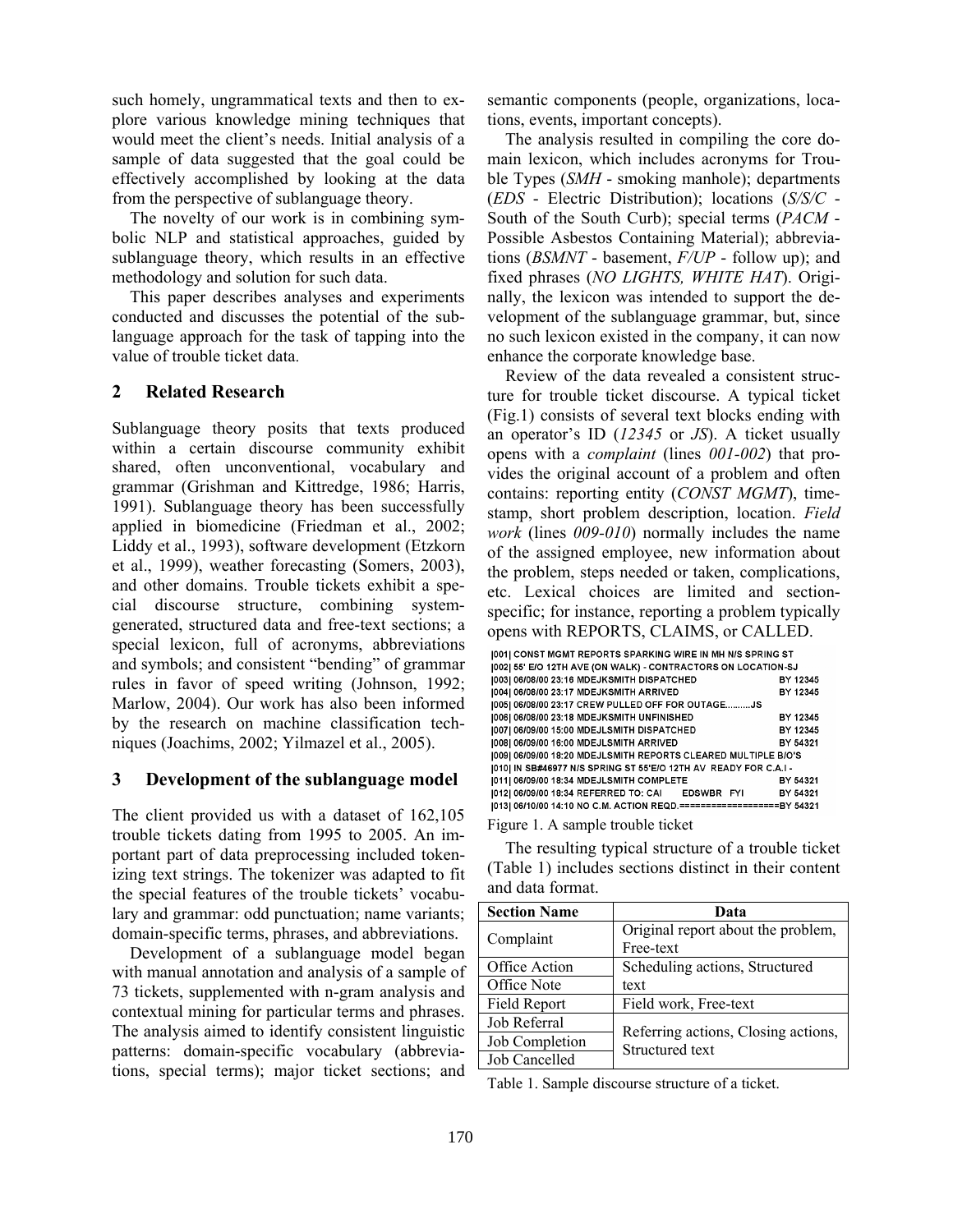Analysis also identified recurring semantic components: people, locations, problem, timestamp, equipment, urgency, etc. The annotation of tickets by sections (Fig.2) and semantic components was validated with domain experts.

| <complaint></complaint>                                                        |                 |
|--------------------------------------------------------------------------------|-----------------|
| CONST MGMT REPORTS SPARKING WIRE IN MH N/S SPRING ST                           |                 |
| 55' E/O 12TH AVE (ON WALK) - CONTRACTORS ON LOCATION-JS                        |                 |
|                                                                                |                 |
| <office action=""> 06/08/00 23:16 MDEJKSMITH DISPATCHED BY 12345<br/></office> |                 |
| <office note=""></office>                                                      |                 |
| 06/08/00 23:17 MDEJKSMITH ARRIVED                                              | BY 12345        |
| 06/08/00 23:17 CREW PULLED OFF FOR OUTAGESJ                                    |                 |
| 06/08/00 23:18 MDEJKSMITH UNFINISHED                                           | BY 12345        |
|                                                                                |                 |
| <field report=""></field>                                                      |                 |
| 06/09/00 18:20 MDEJLSMITH REPORTS CLEARED MULTIPLE B/O'S                       |                 |
| IN SB#46977 N/S SPRING ST 55'E/O 12TH AV READY FOR C.A.I -                     |                 |
|                                                                                |                 |
| <job_completion></job_completion>                                              |                 |
| 06/09/00 18:34 MDEJLSMITH COMPLETE                                             | BY 54321        |
|                                                                                |                 |
| <job referral=""></job>                                                        |                 |
| 06/09/00 18:34 REFERRED TO: CAL EDSWRR<br><b>EYI</b>                           | <b>RV 54321</b> |

</job\_referral>

Figure 2. Annotated ticket sections.

The analysis became the basis for developing logical rules for automatic identification of ticket sections and selected semantic components. Evaluation of system performance on 70 manually annotated and 80 unseen tickets demonstrated high accuracy in automatic section identification, with an error rate of only 1.4%, and no significant difference between results on the annotated vs. unseen tickets. Next, the automatic annotator was run on the entire corpus of 162,105 tickets. The annotated dataset was used in further experiments.

Identification of semantic components brings together variations in names and spellings under a single "normalized" term, thus streamlining and expanding coverage of subsequent data analysis. For example, strings UNSAFE LADDER, HAZ, (hazard) and PACM (Possible Asbestos Containing Material) are tagged and, thus, can be retrieved as *hazard* indicators. "Normalization" is also applied to name variants for streets and departments.

The primary value of the annotation is in effective extraction of structured information from these unstructured free texts. Such information can next be fed into a database and integrated with other data attributes for further analysis. This will significantly expand the range and the coverage of data analysis techniques, currently employed by the company.

The high accuracy in automatic identification of ticket sections and semantic components can, to a significant extent, be explained by the relatively limited number and high consistency of the identified linguistic constructions, which enabled their successful translation into a set of logical rules. This also supported our initial view of the ticket texts as exhibiting sublanguage characteristics, such as: distinct shared common vocabulary and constructions; extensive use of special symbols and abbreviations; and consistent bending of grammar in favor of shorthand. The sublanguage approach thus enables the system to recognize effectively a number of implicit semantic relationships in texts.

# **4 Leveraging pattern-based approaches with statistical techniques**

Next, we assessed the potential of some knowledge discovery approaches to meet company needs and fit the nature of the data.

## **4.1 Identifying Related Tickets**

When several reports relate to the same or recurring trouble, or to multiple problems affecting the same area, a note is made in each ticket, e.g.:

#### *RELATED TO THE 21 ON E38ST TICKET 9999*

Each of these related tickets usually contains some aspects of the trouble (Figure 3), but current analytic approaches never brought them together to create a complete picture of the problem, which may provide for useful associations. Semantic component *related-ticket* is expressed through predictable linguistic patterns that can be used as linguistic clues for automatic grouping of related tickets for further analysis.

```
Ticket 1
```

```
..REPORTS FDR-26M49 OPENED AUTO @ 16:54.. 
OTHER TICKETS RELATED TO THIS JOB 
========= TICKET 2 =========== TICKET 3 =
```

```
Ticket 2
```
.. CEILING IS IN VERY BAD CONDITION AND IN DANGER OFCOLLAPSE. …

*Ticket 3* 

.. CONTRACTOR IS DOING FOUNDATION WATERPROOFINGWORK ...

Figure 3. Related tickets

#### **4.2 Classification experiments**

The analysis of Trouble Type distribution revealed, much to the company's surprise, that 18% of tick